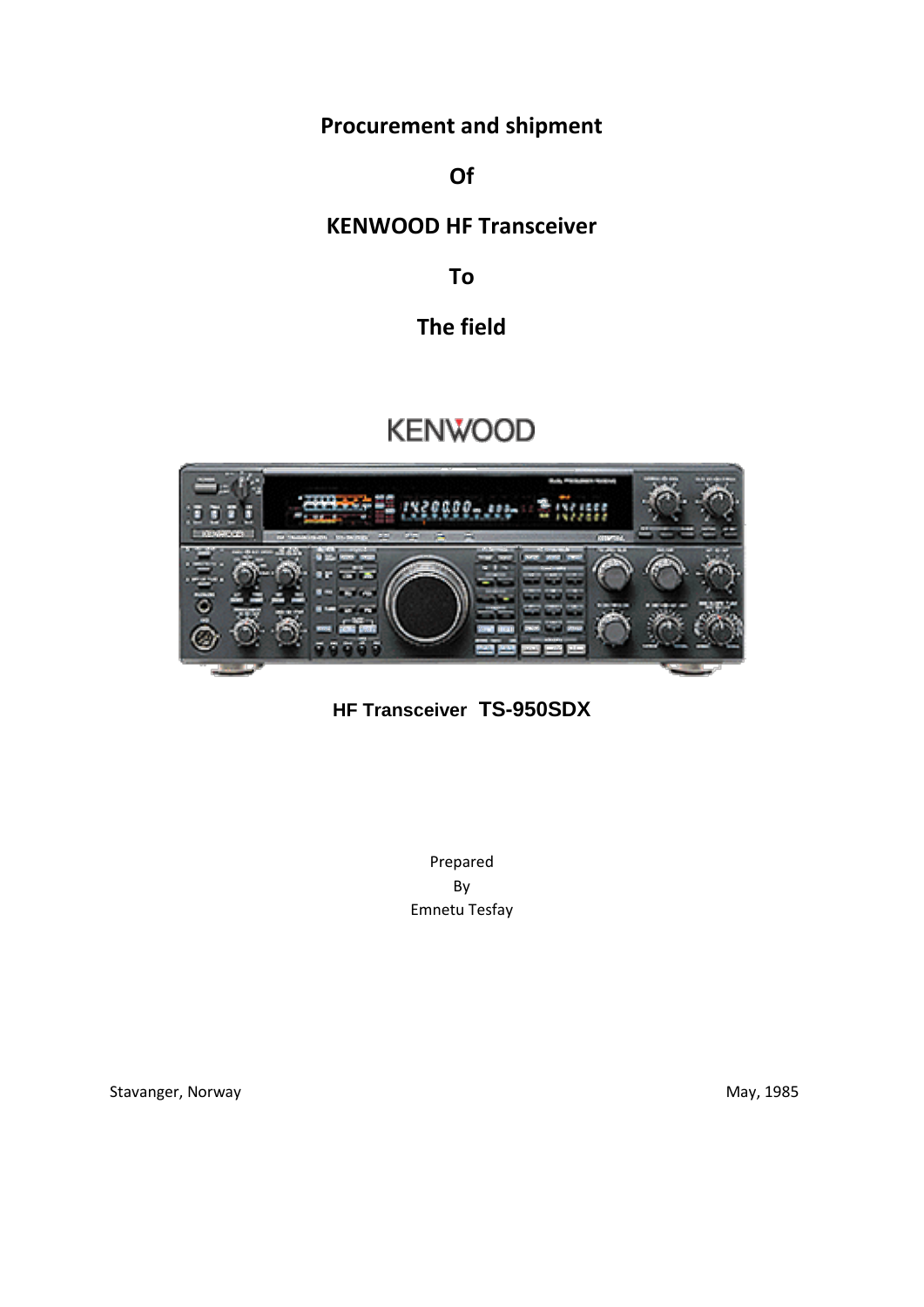## **C o n t e n t s**

#### **TS-950SDX in detail:**

#### **Features at a glance:**

**Outstanding performance**

**Digital AF filters Superior FSK transmission circuit**.

**Dual-frequency receive capability** 

**Powerful menu system** 

**Quick Memory** 

**Automatic antenna tuner**

**First-rate receiver performance** 

**High-performance CW functions** 

**100 memory channels Versatile scanning** 

#### **Dimensions (W x H x D)**

 $\blacksquare$  402 x 141 x 400 mm (15.83 x 5.55 x 15.75 in.)

**Price offer:**

| <b>Kenwood HF transceiver TS-430S</b> | 102.400 kroner |  |  |
|---------------------------------------|----------------|--|--|
| TRP 8250 S Marine SSB Radiotelephone  | 8.750 kroner   |  |  |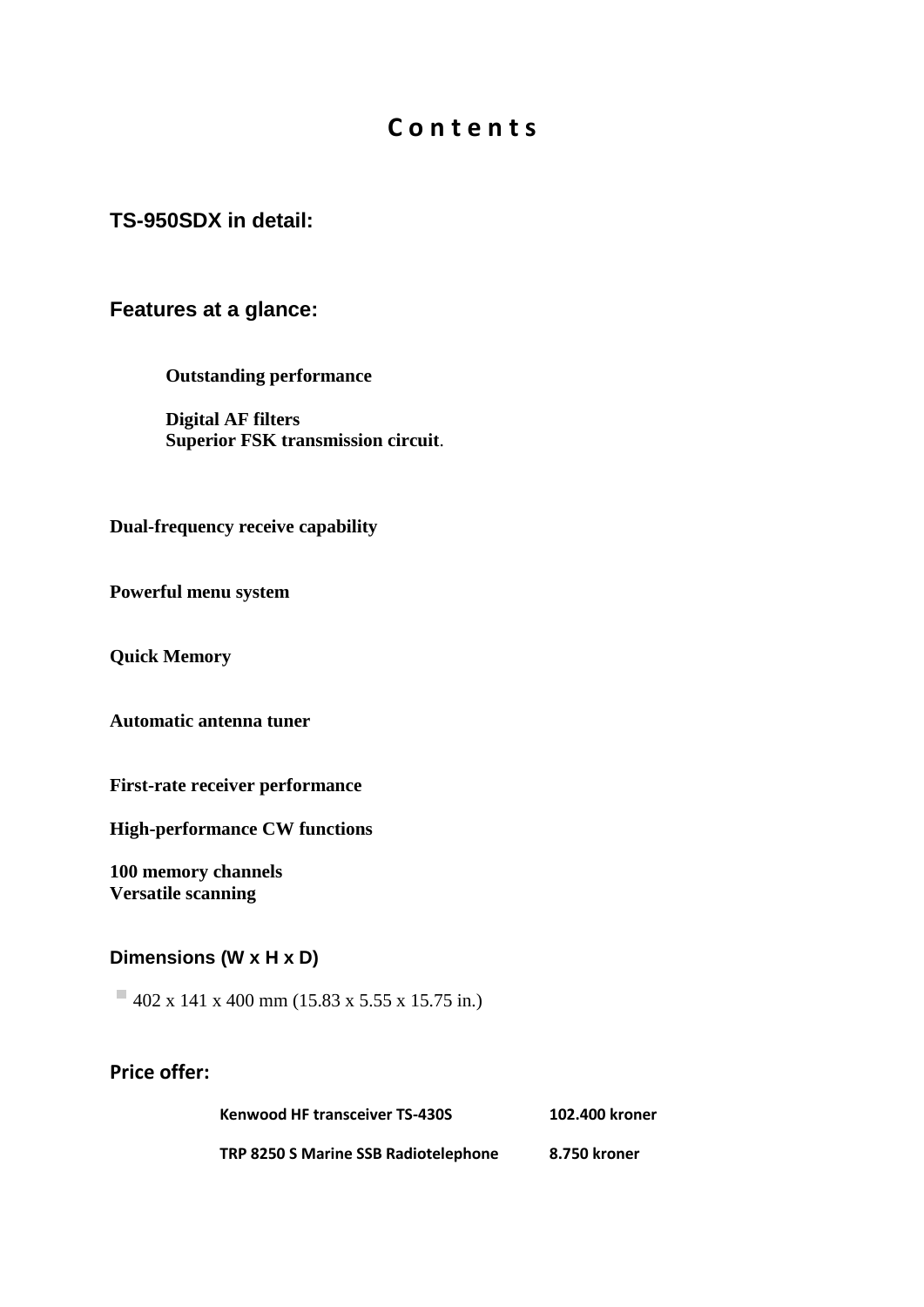## **Forword**

The telecommunication adventure actually started in 1985. At that point in time the only and easy option available to make direct telephone contact with the field was using radio telephone lines.

By buying a Kenwood transceiver with all neccessary accessories and fitting long antenna the access to maritime link could be achieved. Using the transceiver it is possible to access the international network via Rogaland radio in Norway. Rogaland radio is a coastal radio station with VHF middlewave located in Sola kommune.

The shortcomings with the transceiver in our case will be:

- Its users in the field have to carry it to a high hill and ring from there.
- They can call anytime to reach a person in Europe for example, but to call them one must make an appointment first.
- The line is not always clear and those talking on the line will usual ask for repetation.
- The line is easily monitorable by the enemy so messages have to be coded.

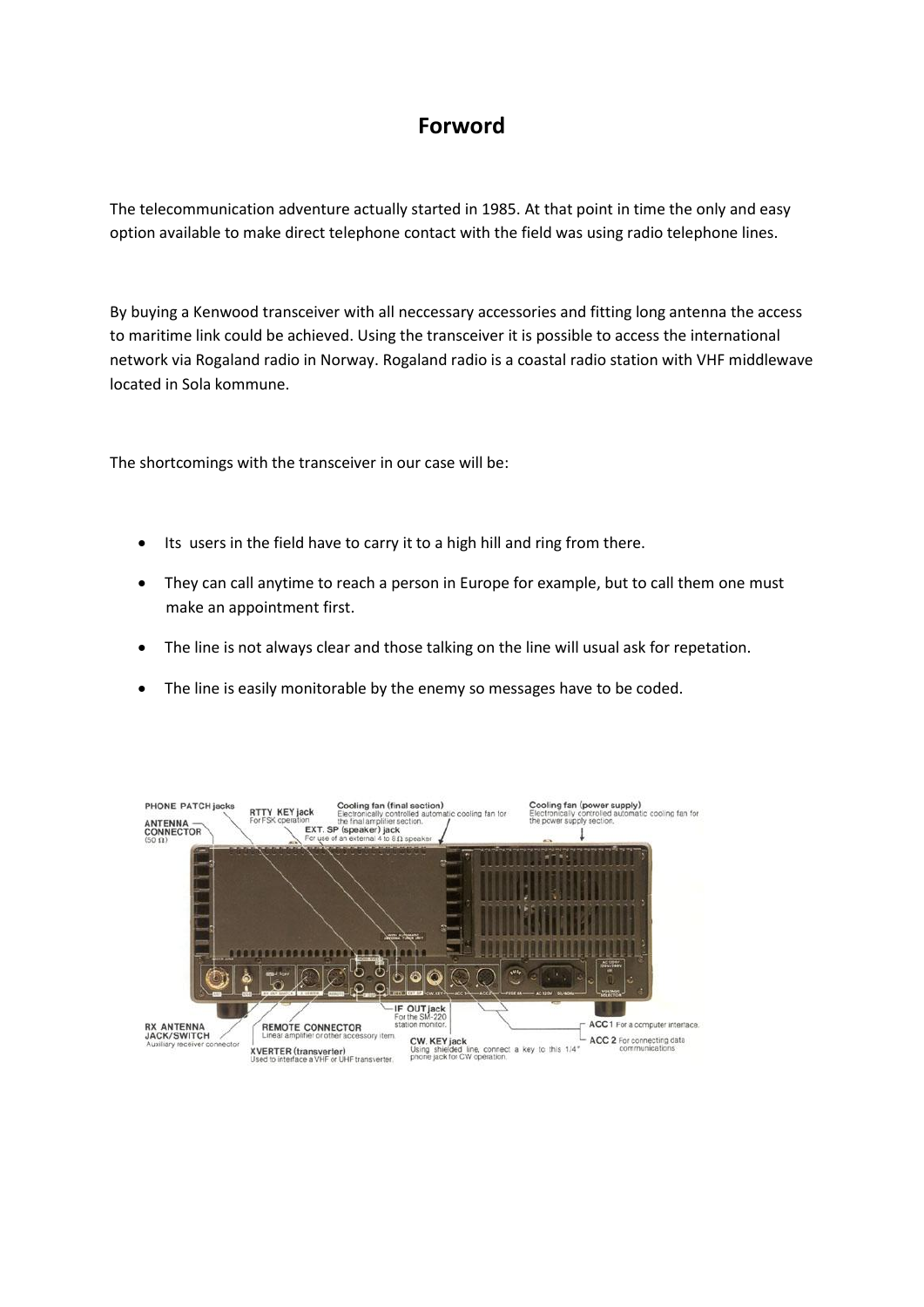$29/7/85$ 

 $A\bar{n}n\epsilon\eta: 7\epsilon\hat{h}$   $9\epsilon: 42\bar{7}$ 

- 1. Kt: LASP: +7H3: Per Nortvedt drup: Sook Z: 3/2: ALCHC: 5Set: 37dr+3 POL3: 003: nexxxabo3: 419c: 3thht H: BitShy: 3450:
- 2. SLS7: 58: 74-1: ALBIZIA FALCATARIA: XH: \$47: 747: 72: PAPAY NEW GUINEA MAIHORL: 230: SASAY: PALIFLI+: 44AS: CERTIFICATE  $Y_180727: Y1.98: Sc02: S2.557: L197: H12571: 578L: d1665:181$  $KU: 7L1: U1-01T \in 3D+7-1C: 4-4+1: 720: 21261:$
- 3. WATER WELL BRILLING TECHNICS HOOGUT: 8-6247
- \* 4. LEUCAENA BIBLIOGRAPHY
	- $5.$   $\cdots$ RESEARCH REPORTS
	- 6. PROCEEDINGS OF LEUCAENA WORKSHOP IN SINGAPOR (Very important)
	- 7. MISCELLANEDUS ARTICLES / NEW PRODUCTS
- \* 8. "New Scientist" Journal 1984 1985
	- 9. FORMS FOR REGISTERING SATA ON ALBIZIA TREE.

 $607:1882:1990f$  $429095: 6768$ 

If Sent by seperate mail.